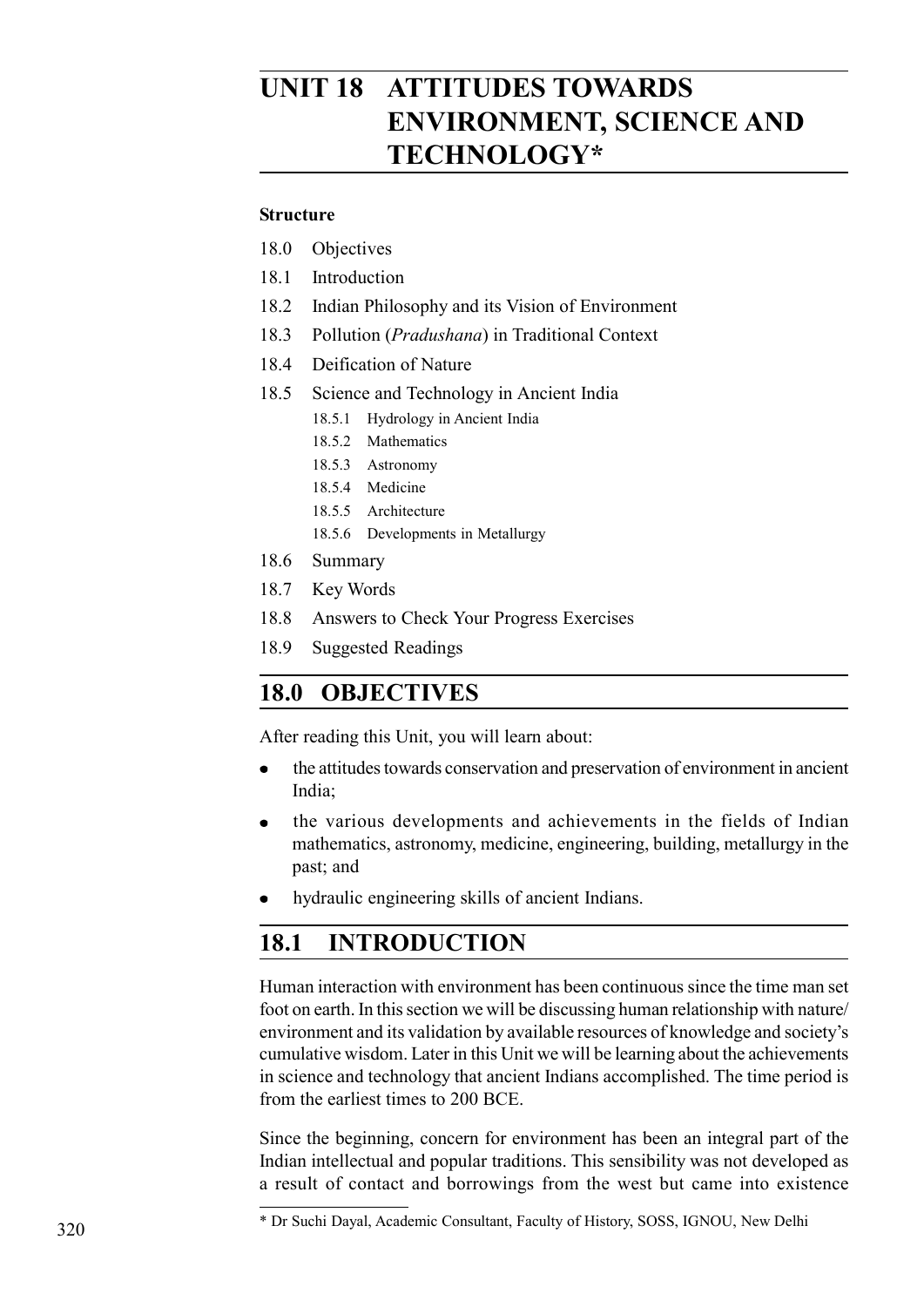indigenously. It is apparent in the cultural patterns, religious practices, and social norms. The wisdom embodied in the popular and the classical traditions focussed on the preservation and conservation of environment.

# **18.2 INDIAN PHILOSOPHY AND ITS VISION OF ENVIRONMENT**

In ancient Indian philosophical traditions, a harmonious relationship with environment was advocated. The environment was perceived as an organic living entity. It was acknowledged that man was the most intelligent of all creatures. Man was understood as being a small part of the environment. Upon his death, he dissolved into it. On a physical plane, man had a close relationship with all the living and non living beings. On a spiritual plane, man had to abide by a set of rules of conduct which specified the duties and obligations towards other living species. There was an acknowledgement of the fact that environment should not be endangered and destroyed.

Ancient Indian thought conceived of the relationship with nature in terms of balance and cooperation. In Indian thought the universe is conceived of as *Srsti*. It denoted the entire universe comprising *Pasu*, *Pakshi* and *Vanaspati*. The creation of *srsti* was traced to *Hiranyagarbha*, the golden egg, which finally led to Creation. Since both humans and *srsti* were created through the agency of God, both were required to maintain cordial relations with each other.

Earth and all that it entailed were regarded with utmost respect and reverence. The Earth, last of the *Panch Tattva* (sky, water, air, fire and earth), was treated as the mother of all living beings. It is said that she should be worshipped as it bore the material base of man's sustenance. In the *Vedas*, prayers were offered for the continuance of earth's resources and its bounties. It is said that they were not the sole belonging of the humans but were meant to be shared by all.

Ancient Indian wisdom treated all living beings with respect. Animals and birds were attributed with special powers and intelligence. They had the power to predict future, climatic or atmospheric changes and ability to foretell good or bad events. Killing of animals was prohibited and it was believed that doing so was a crime. This respect for animals and the fact that animals were sacrosanct is evident from the way certain animals were made the *vahanas* of individual gods and goddesses. They were as much worthy of worship as the Gods themselves. For example, Indra rode an elephant, Siva had bull as his *vahana*, Saraswati travelled on swan, Ganesha sat on a mouse and Visnu preferred Garuda. Even kings in the past acknowledged that non killing of animals was an important aspect of the policy of *ahimsa* and should be abided by. For instance, in the fifth Pillar edict, Ashoka outlined his policy of non-violence with respect to animals. In the list of animals which were prohibited from killing were parrots, mainas, red-headed ducks, akravaka-geese, swans, nandi-mukhas, pigeons, bats, ants, tortoises, boneless fish, goats, sows and many more animals. This edict may be taken as one of the earliest historical records focussing on conservation practices to be followed by people in general. (Mayank Kumar, MHI-08, Block 5, Unit 16, p. 24-25).

If we trace this benevolent attitude towards nature to an earlier time, we find that in the *Rigvedic* period different elements of nature were personified by the sages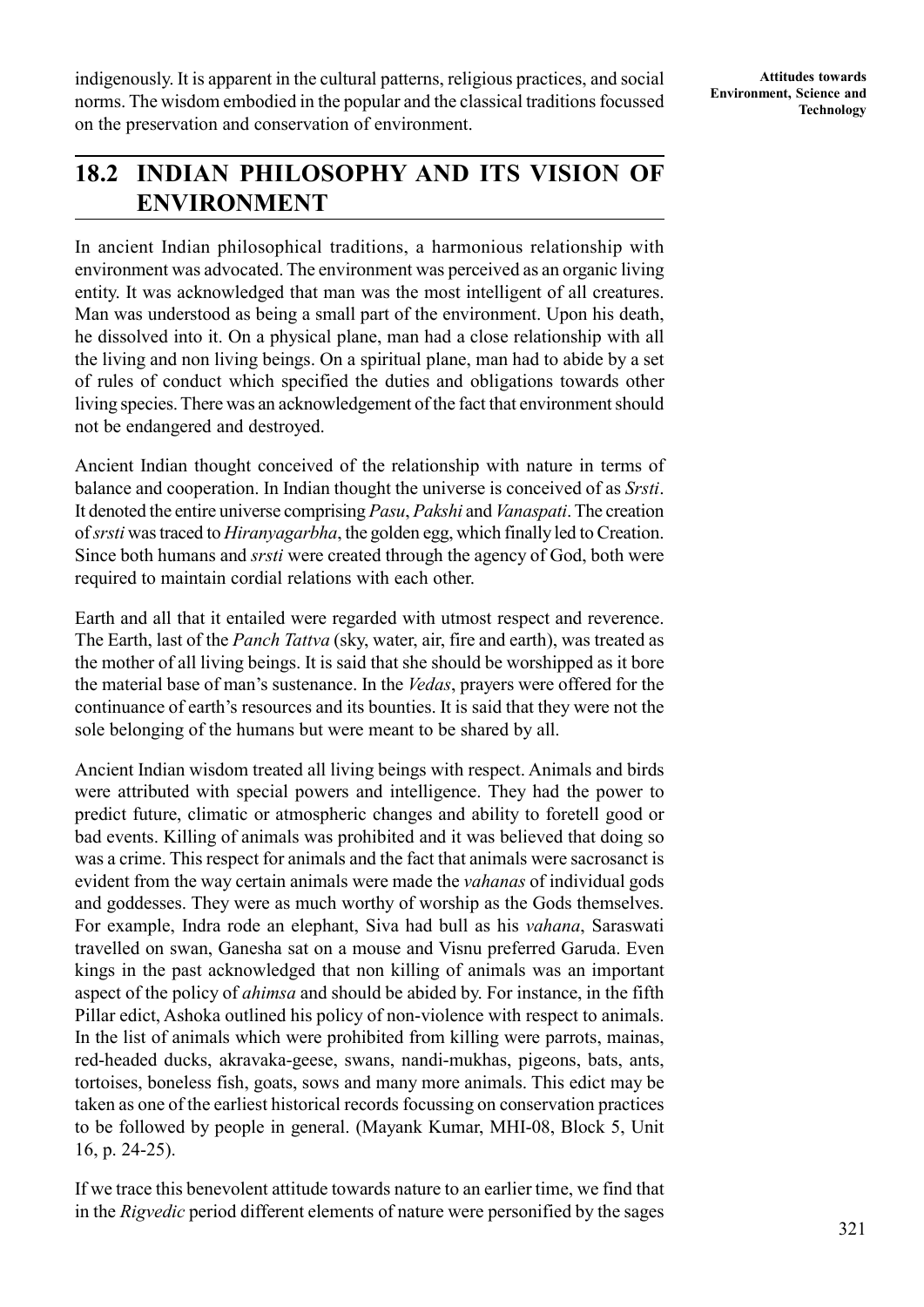**India: 6th Century BCE to 200**

India: 6<sup>th</sup> Century BCE to 200 and worshipped. They prayed for blessings from the Sun, Agni, Earth etc. Songs BCE of praise or 'rik' were chanted in their glory.

> How nature was thought as one with divinity is best exemplified by the figure of Nataraja or Dancing Siva. 'His emblems are Agni and deer. His locks are the forests. He hides within himself Ganga. His hair adorns the sun and the moon. His garlands are the snakes. He wears the tiger skin. He brings to this world the cosmic rhythm of his *damaru* in the incessant process of cyclic creation, degeneration and regeneration and finally of enlightenment. His energy is Sakti. Without her he is incomplete. She herself, the daughter of the Himalayas, must undergo penance and austerities" (Mayank Kumar, MHI-08, Block 5, Unit 15 Pg. 17)

> Thus, ancient thought conceived of everything — animate and inanimate, human and non human, as part of a whole. All beings were incomplete without the other. This kind of wisdom required everything to be respected and protected for the universe to function in an orderly fashion.

# **18.3 POLLUTION (***PRADUSHANA***) IN TRADITIONAL CONTEXT**

The violation of the peaceful coexistence among the creatures and the material world was considered as *pradushan*. Non-adherence to norms of cleanliness, and violation of *maryada* led to pollution. The cause of pollution was human greed and selfishness. Polluted *Srsti* had been described in the following terms,

*"It seems that all stars, planets, moon, sun, air, agni and nature of directions have been polluted. Seasons also appear to work against the nature, Prithvi in spite of being full of virtues has lost its rasa in all medicinal plants. When such pollution will occur, human beings will suffer from diseases. Due to pollution of seasons, several types of diseases will crop up and they will ruin the country. Therefore, collect the medicinal plants before the beginning of terrible disease and change the nature of Prithvi".*

(*Charaka Samhita*, Vimansthan, 3.2 as cited in MHI-08, Block 5, Unit 15, p.18)

# **18.4 DEIFICATION OF NATURE**

Indian civilization has always respected nature and environmental diversity. In Indian consideration, environment is not a physical and lifeless being, but a very living and active mechanism and human beings are just one among the various other creatures that inhabit the earth. Through deification of nature, ancient Indians were successful in inculcating respect for environment. This is best exemplified through the example of sacred groves. Sacred groves or *Deo-rahati* from time immemorial have been established to venerate local, indigenous deities. They have been in existence since the Vedic period. Today the number of sacred groves has declined. Some are still preserved though. However, in ancient times, sacred groves were maintained by a large number of cities. The cities of Champa, Kushinagara and Vaishali had sacred groves.

In ancient literature of India, we come across various categories of forests. One is *Aranyaka* in which ancient sages lived peacefully. A special part of the forest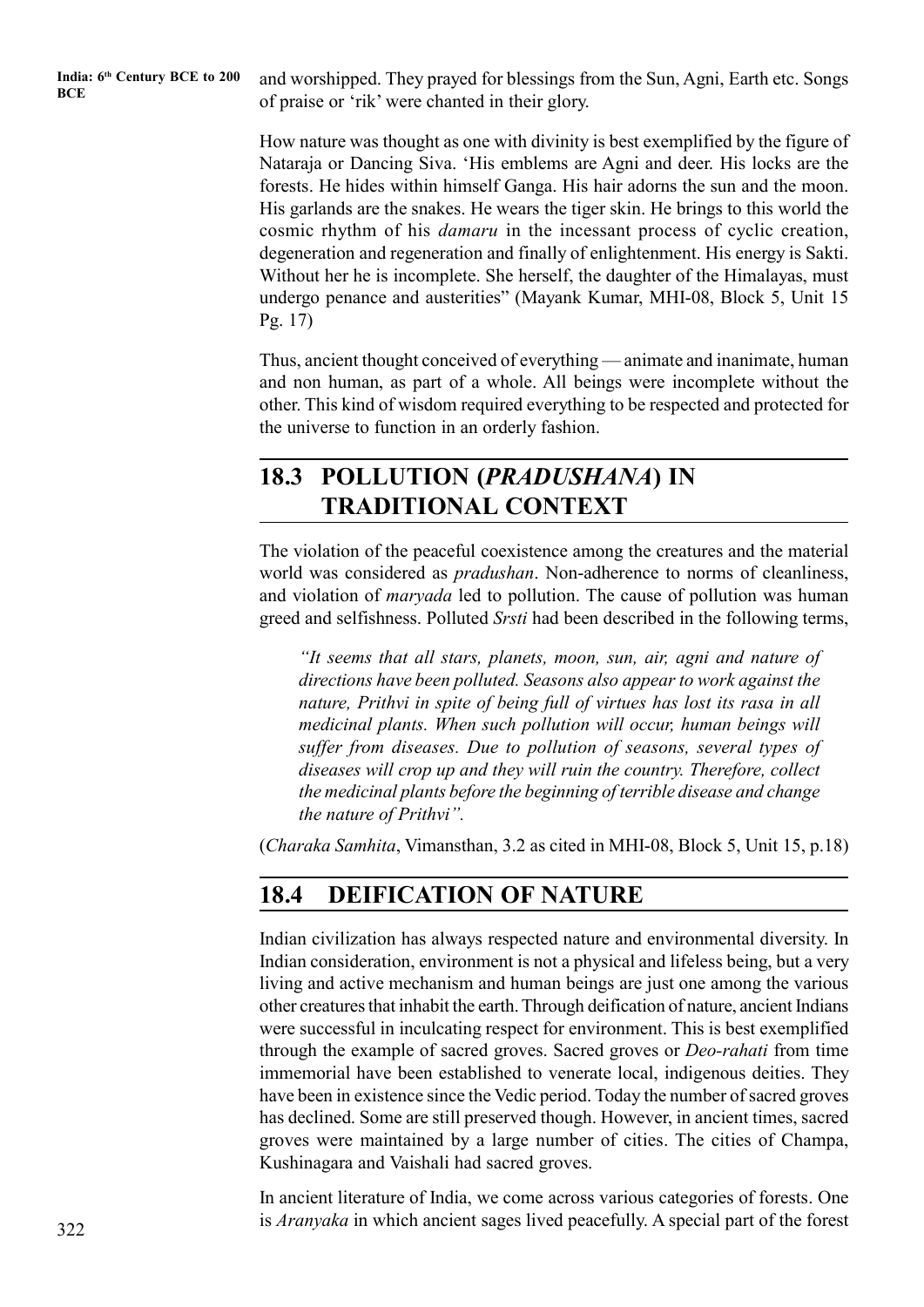which was reserved for meditation was called *Tapovana*. Both *aranyaka* and *tapovana* were *abhayaranya* or sanctuaries which were visited by kings, princes, and commoners to seek the wisdom, blessings and guidance of the sages. Not only forests but also pools, ponds and rivers were considered sacred and worshipped by the ancients. Even today, such symbols of nature are considered to be sacred remnants of the past.

There was an inherent concern for forests and other forms of life in ancient India. There is a text called *Vrikshayurveda* by Parashara dated to 400 BCE which is devoted to the science of plants. It is noteworthy that such kind of specialized knowledge existed in the ancient past. It mentions different types of forests such as *atavi, bipana, gahana, kanana, vana, maharanya*, and *aranyani*. The classification of forests was also done according to regions. Thus, there was a desire to learn about forests as well as an acknowledgement of the fact that forests played an important role in the day-to-day lives of the people. Information was systematically gathered and classified which shows that not only the *janapada* but also the *aranya* associated with it formed an important component of daily life.

Indians had a deep association with nature right from the very beginning. Nearly all the rituals and ceremonies concerned with various stages of one's life underline the intimate relationship with fire, wood and water. The ancient literature of India, the *Vedas* talk about the sanctity of rivers, mountains and the earth. The *Dharmasutras* extol the virtues of being kind towards one and all. Additionally, there are many texts which speak of the joyous harmonious relationship with nature. Ancient Indian wisdom as encapsulated in texts approached the sanctity of life in all forms in various ways. Destruction of animal and plant life brought up images of doomsday. It was said that after the passing of the *Treta Yuga* the people would exert all possessing power over rivers, fields, mountains, clumps of trees and shrubs. The fourth eon would even be worse. All living entities like plants, trees and animals would be killed. The *dharma* would decline. The death of *Dharma* (from *dhr*, which means that which sustains; righteousness, justice, duty) would take place when the nature was despoiled (Narayanan, Vasudha, p. 181).

In most Hindu traditions, the earth is considered sacred. She is addressed *as Bhu, Bhumi, Prthvi, Vasudha, Vasundhara, Avni*. She is worshipped along with Lord Vishnu as his consort. It is said in Manusmriti that, "*Impure objects like urine, faeces, spit; or anything which has these elements or poison should not be cast into water*" (*Manusmriti* 4: 56, as cited in Narayanan, 2001).

*Prakriti* (nature) just does not personify nature but also stands for cosmic matter. It possesses divine power and along with *purusha* is responsible for creation. All the constituent elements of nature such as water, earth, fire, ether/space and air are considered sacred.

Trees have been attributed a place of reverence in the Indian tradition. It is part of *Vanaspati* and equivalent to humans. Ancient wisdom believed that every tree had a *Vriksh Devata*. It was offered water in the morning which ensured continuous care of the trees. In *Narasimha Purana* tree was personified as God (Brahma) itself. Atharvaveda considered *Peepal* tree as abode of various Gods. Various trees and their association with Gods and Goddesses are: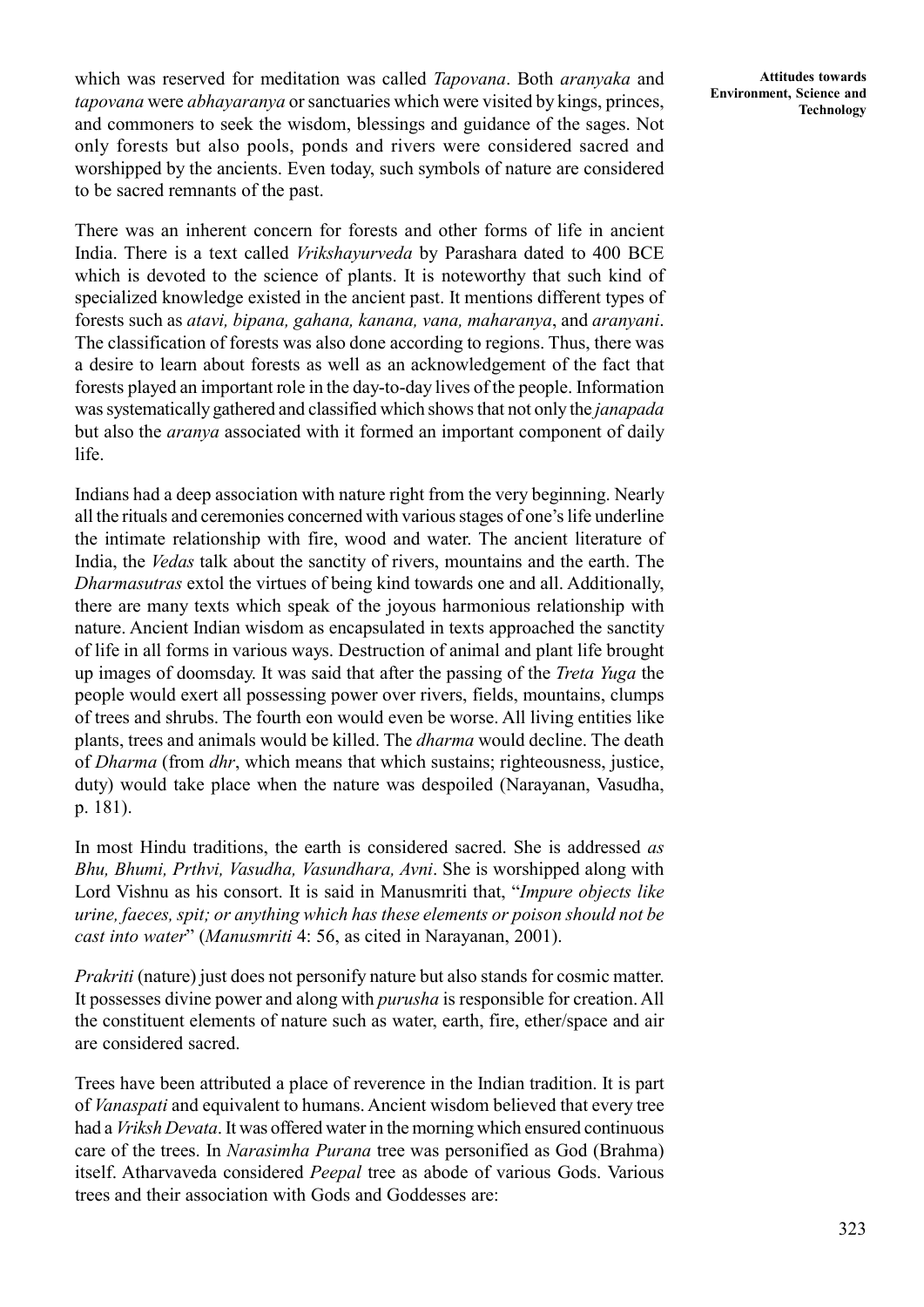| India: 6th Century BCE to 200 Asoka |  |
|-------------------------------------|--|
| <b>BCE</b>                          |  |
|                                     |  |

| Asoka tree                                      | Buddha, Indra, Visnu, Aditi               |  |
|-------------------------------------------------|-------------------------------------------|--|
| Peepal                                          | Vishnu, Laxmi, Vana Durga                 |  |
| Tulsi                                           | Visnu, Krishna, Jagannath, Laxmi          |  |
| Kadamba                                         | Krisna                                    |  |
| Ber                                             | Shiva, Durga, Surya, Lakshmi              |  |
| Vata                                            | Brahma, Visnu, Shiv, Kal, Kubera, Krishna |  |
| (Mayank Kumar, MHI 08, Block 5, Unit 16, p. 24) |                                           |  |

In *Matsya Purana* there is a passage where Parvati gives instruction about the planting of trees. Once Parvati plants an Ashoka sapling and takes great care of it. The Gods and divine beings come to her and say—

*"O Goddess! … almost everyone wants children. When people see their children and grandchildren, they feel they have been successful. What do you achieve by creating and rearing trees like sons…?" Parvati replied: "One who digs a well where there is little water lives in heaven for as many years as there are drops of water in it. One large reservoir of water is worth ten wells. One son is like ten reservoirs and one tree is equal to ten sons (dasa putra samo druma). This is my standard and I will protect the universe to safeguard it…"*

(*Matsya Puranam*, chap. 154, 506-512. Adopted from Narayana, Vasudha, 2001, pp. 187)

Repeatedly, it is mentioned in the texts that trees and especially fruit trees are sacrosanct and great misfortune befalls those who destroy them. For example, in the *Ramayana*, when faced with calamity, the demon king Ravana speaks as follows, "…I have not cut down any Fig tree in the month of Vaisakh, why does this calamity befall me".

Extolling the virtues of trees, *Vishnu Purana* says that one who plants five mango trees does not go to hell and *Vishnu Dharmottara* says that one who plants a tree does not fall into hell. The *Dharmasutras* as well as Kautilya's *Arthashastra* condemn the felling of trees. Kautilya prescribes varying levels of punishment for those who destroy trees, groves and forests. The different grades of punishments as described below show how destruction of natural flora was considered to be a crime. Kautilya says that for cutting off the tender sprouts of fruit trees or flower trees or shady trees in the parks near a city, a fine of 6 *panas* shall be imposed; for cutting off the minor branches of the same trees, 12 *panas*, and for cutting off the big branches, *24 panas* shall be levied. Cutting off the trunks of the same shall be punished with a fine between 48-96 *panas*; and felling of the same shall be punished with a fine between 200-500 *panas*. For similar offenses committed in connection with the trees which mark boundaries, or which are worshipped, double the above fines shall be levied (Kautilya *Arthashastra* as cited in Narayanan, Vasudha, 2001, p. 188).

The *Arthashastra* suggests the need to develop *Abhayaranya* or *Abhayavana* which were forest or animal sanctuaries where trees and animals would reside free from the fear of slaughter. There was also a Forest Suprintendent who took care of the forests and penalties were prescribed for poaching and killing of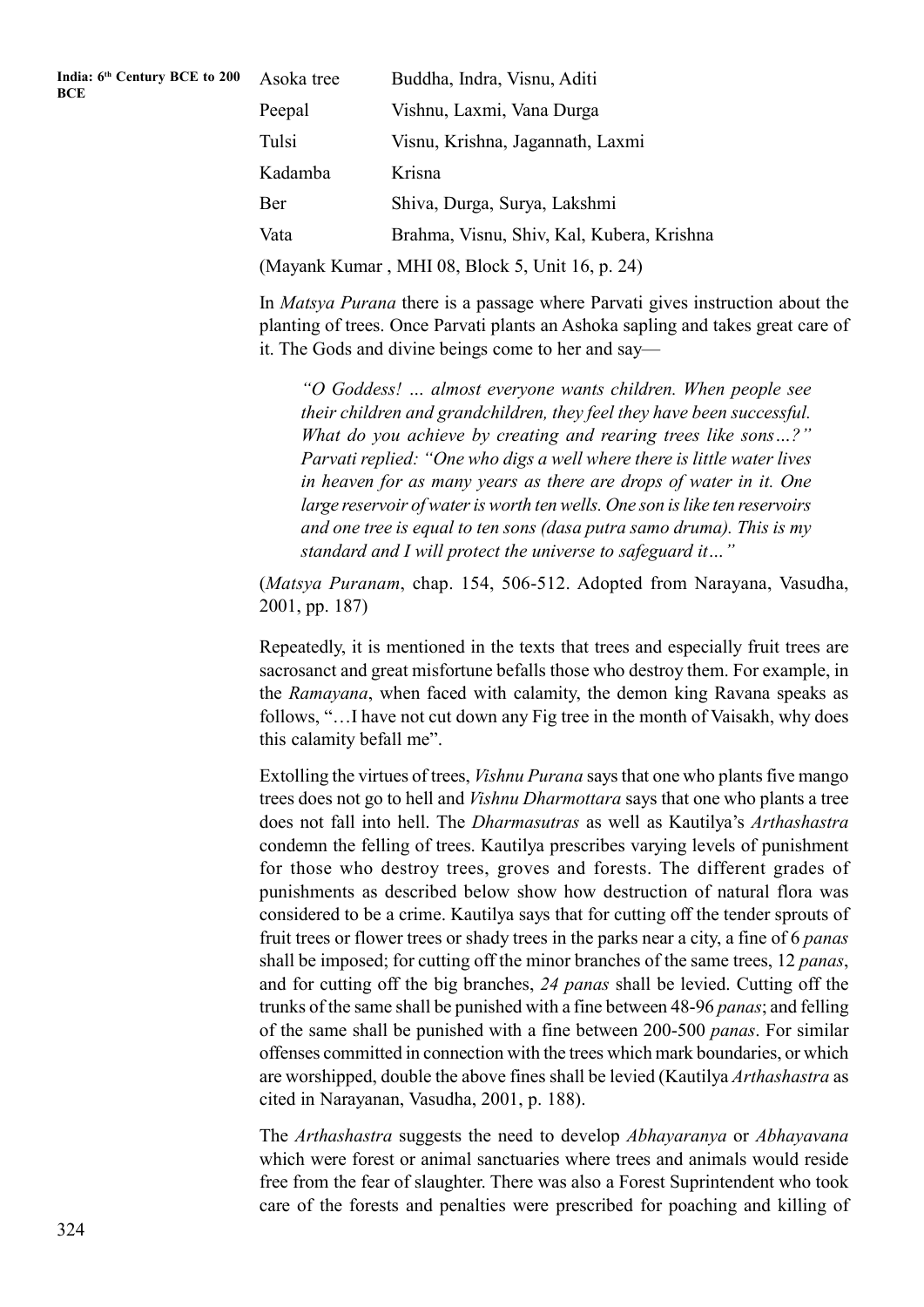animals. Capital punishment was prescribed for those who entrapped, killed or molested elephants, deer, bison, birds, fish, amongst other animals.

Rivers in India are also considered sacred. They are believed to wash away the sins or *papa* of those who take a dip in their waters. The rivers of India are considered nurturing and life giving. In south India, in the plains of Tamilnadu, the river Kaveri after the monsoons is perceived as having become pregnant and tradition says that locals offer her food in order to satisfy her pregnancy food cravings *(macakkai*). According to an oral tradition and local *Sthala Puranas*, bathing in the river Kaveri during Tamil month of Aippasi, October 15- November 14, washes away one's sins and gives a human being supreme liberation.

The close relationship people have with nature in the past and even today is exemplified by the fact that coconut tree is worshipped, coconut fruit is considered auspicious; mango leaves are used as festoons during *yajna* sacrifices or during ritual occasions; mango tree and its wood is used as *samidha* in yajna; Lotus and the Tulsi plant are considered ritually pure.

*Manusmriti,* a treatise on jurisprudence according to Sayan Bhattacharya, encapsulates in certain sections a reflection of ecological awareness (2014: 37)

- 1) All living forms are broadly described as *Chara* (movable living world) and *Achara* (immovable: plant kingdom), thus representing a notion of biodiversity.
- 2) The spoilage of the five gross elements by unethical activity may be taken to mean pollution.
- 3) Any action against wholesomeness (*Soucha*) may be taken to mean contamination.
- 4) Storage organs of plants like tuberous roots and underground stems, leafy vegetables, beautiful flowers, tasteful fruits, timber yielding trees, crops etc. were considered precious and various punishments are prescribed for causing injury to these.
- 5) Importance was given for conserving and domesticating animals, biodiversity protection, and vegetarianism. According to Manu, agriculture caused injury to animals, specially the insects and germs in the soil.
- 6) For biodiversity protection, he mentioned that fishes of all types should not be killed for food purpose; one hoofed animals, village pigs, solitary moving animals and unknown beasts should be protected; carnivorous birds, birds of village habitat, web footed birds, diving birds feeding on fishes, birds with striking beaks should not be killed for the purpose of eating. He stated that killing of *Khara* (ass), *asva* (horse), *ustra* (camel), *mrga* (deer), *ibha* (elephant), *aja* (goat), *ahi* (snake), *ahisa* (buffalo) is a sin.

Thus, the ancient Indian tradition took care of nature and environment. In fact, the ancient way of living encapsulated living harmoniously with nature. This beautiful eco-balance was disrupted only with the coming of the British in India. Today, we feel the relevance of such ties more than ever before.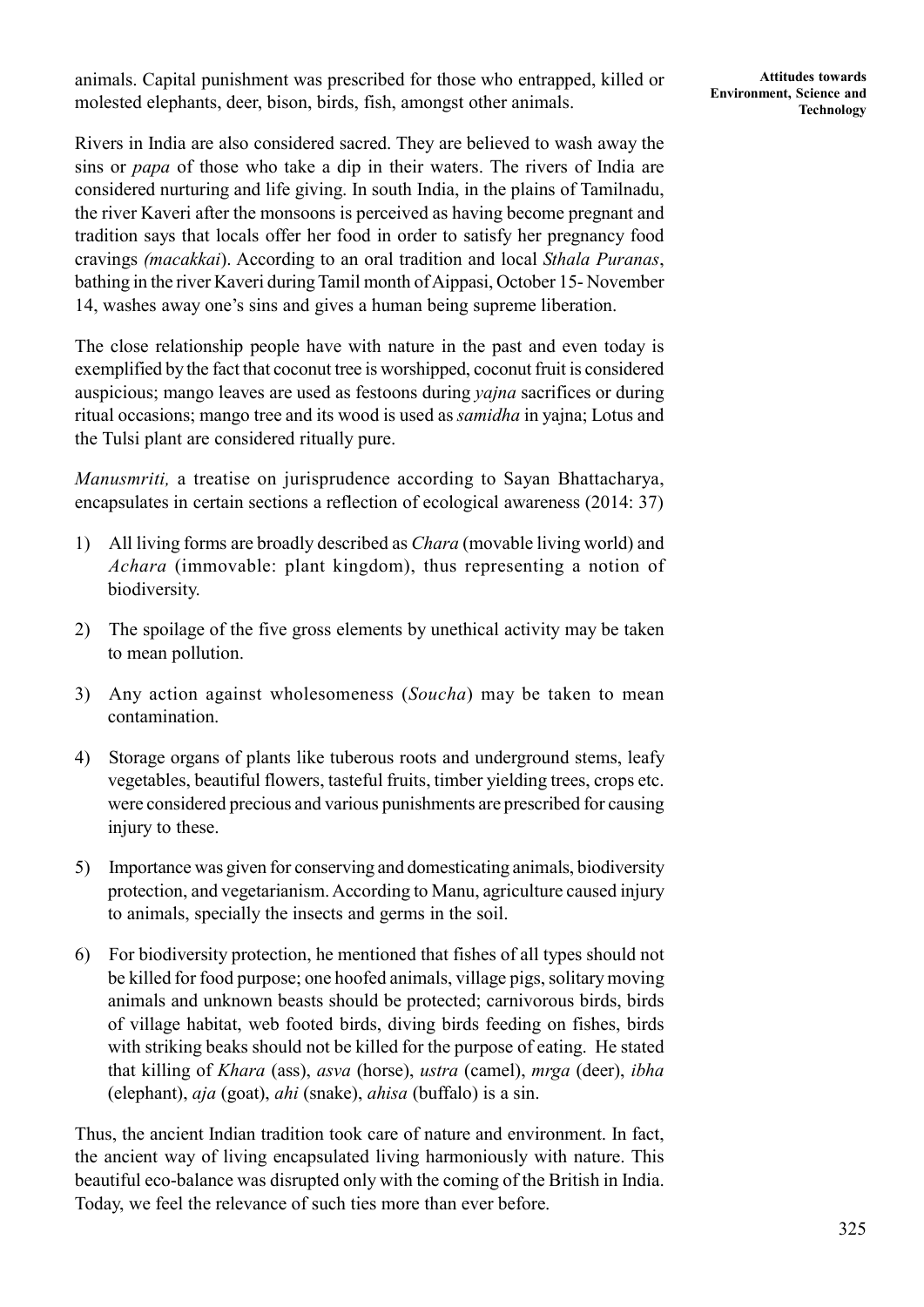1) Give some examples from the ancient Indian texts which show ancient Indian's concern for the environment.

*....................................................................................................................... ....................................................................................................................... .......................................................................................................................* 2) Give some instances which show that Indians deified nature. How did it lead to conservation of nature? *....................................................................................................................... ....................................................................................................................... ....................................................................................................................... .......................................................................................................................*

## **18.5 SCIENCE AND TECHNOLOGY IN ANCIENT INDIA**

India, right from the earliest period had achieved immense heights in the field of science and technology. In this part of the Unit we will be learning about the various facets of Indian science and technology from the earliest period.

## **18.5.1 Hydrology in Ancient India**

In past, hydraulic techniques were introduced by the political authority and even by the locals in order to meet the needs of agriculture. They represent highly advanced techniques of water harvesting and these indigenous methods are valued even today.

The availability of water resources usually guided the location of habitation in the past. In those areas where there were scarce water bodies all efforts were made with the help of science and technology to harness the meagre resources available to humankind. Many advances were made in the field of hydraulic engineering.

#### *Harappan Civilization*

The Indus Valley civilization is the earliest civilized, urban culture that has survived in the Indian subcontinent. Its various features indicate the high level of technology that was implemented by the Harappan people. One example is the Great Bath which has been found from Mohenjodaro. It is a tank which was accessed by steps on both sides. The side walls and the base of the tank were made waterproof through the use of gypsum mixed in the mortar material. The sides were double walled and the intervening space between the walls was filled with bitumen coating and earth filling to ensure total waterproofing. The tank was connected with a well which supplied water to it. The well was situated in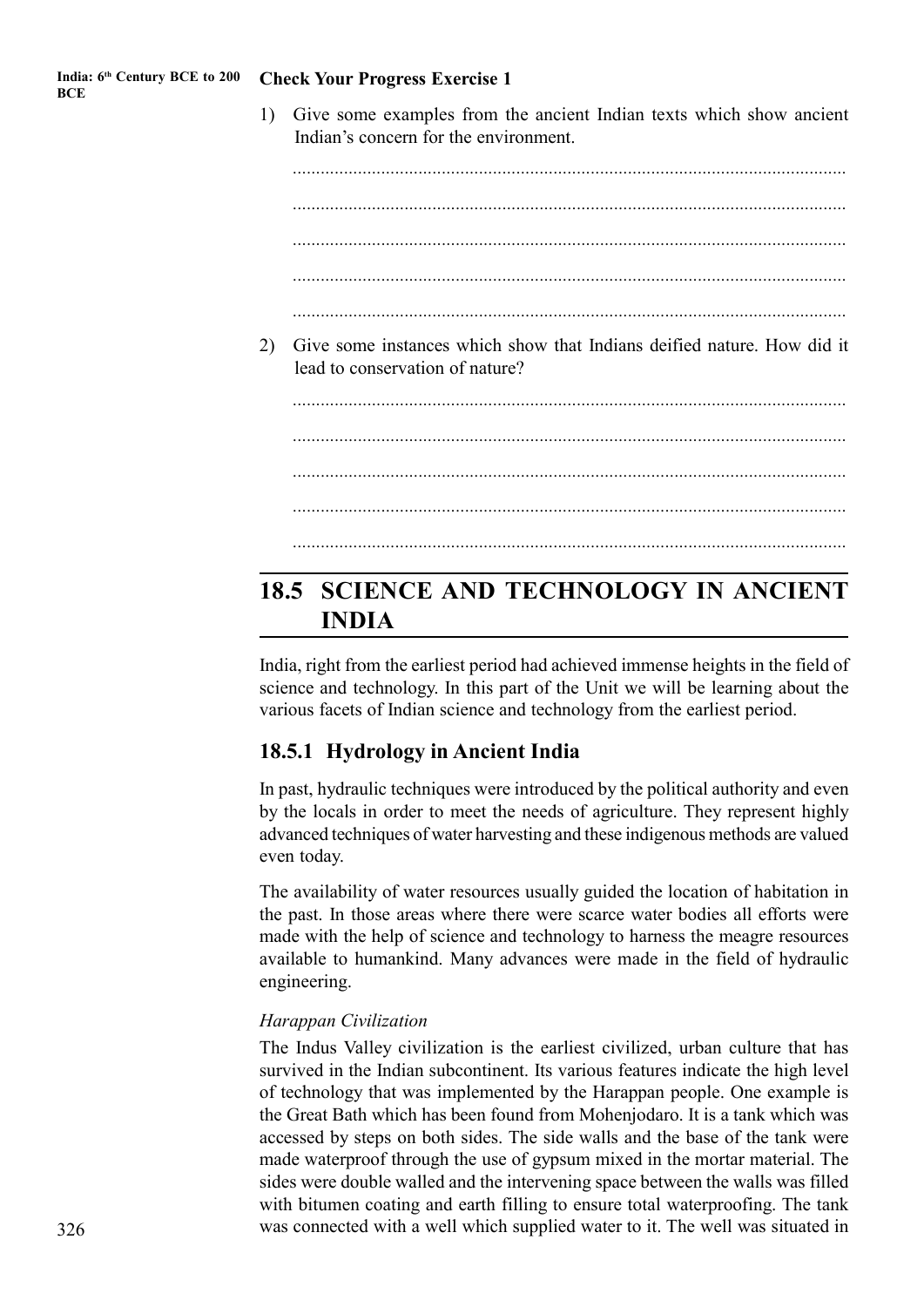one of the rooms fronting the open courtyard of the building complex. Used water was carried away by a corbelled baked brick drain in the south western portion. The way the tank had been constructed and the techniques used for water proofing indicate high level of hydraulic engineering skills.

At Lothal a Dockyard has been unearthed. It is a testimony to the engineering skill of the Harappans. This dockyard is the first ever artificial basin constructed for sluicing ships at high tide. It surpasses the docks made by the Romans and Phoenecians in conception. Its embankment walls measure 212.4 m. on the west, 36.4 m. on the north, 209.3 m. on the east, and 34.7 m. on the south. It is a lined structure with evidence for channels for inlet and outlet of water. Towards the southern part of the eastern wall of this dockyard is a 7 m wide gap which functioned as a spill channel. This connected the Lothal Dockyard with the Bhogavo river and thence to the Gulf of Cambay. The entire structure has been made in such a way that during high tide, water would swell the channel's natural flow and push the extra water upstream. The boats used the high tide to dock at the yard. The boats made a return journey when the tide ebbed. Extra water was discharged through a water spill channel which was built in the southern wall of the dockyard. A wooden sluice fitted across the spill channel was used to regulate the water flow. The wharf, measuring 260 m. ran along the western wall of the dock. From the wharf goods could be taken to the warehouse adjacent to it. The warehouse had a floor area of 1,930 sq. m., larger than the granaries of Mohenjodaro and Harappa. The structure stood on a 4- metre high platform on which were raised sixty- four blocks of mud bricks, each block 3.6 m. square and 1 m. high. The blocks were interspersed with 1- metre wide passages to allow ventilation and easy access to the goods. On top of the blocks a superstructure of timber was raised.

Similarly, at Dholavira, in the Rann of Kutch, various rock cut reservoirs were constructed to harvest rain water. Dholavira is located in an area which faced acute scarcity of water. The Harappans devised very ingenious methods to divert the rain water that flowed into the two rivers close to the settlement of Dholavira to some 16 reservoirs for later use. The two seasonal rivulets called Manhar and Mandsar were used to collect rain water from the catchment areas. Stone bunds were erected across the rivers at suitable points to dam up the water. The monsoon runoff was carried to the reservoirs, excavated in the rocky sloping areas between the inner and the outer walls of the settlement, with the help of inlet channels. These water reservoirs were separated from each other by bund-cum-causeways which also facilitated access to the different divisions of the settlement. Besides this, storm water collection drains were made criss- crossing the citadel area. These drains were made of stone and brick and were not used for sullage at all but to collect the rain water. Similarly, house drains were linked to soak-pits in Dholavira. Thus, every effort was made to harvest rain water judiciously with the help of technology.

Water management at other Harappan sites of Kalibangan, Surkotada, Chanhudaro also reveal the application of scientific techniques to everyday purpose. Wells both public and private have been found. The drains from well constructed bathrooms were connected to drains in the streets which were provided with manholes at regular intervals for easy cleaning. The drains were constructed with kiln baked bricks and covered with tiles. This shows that the drainage and sewerage system at Harappan sites was of a most developed kind and became a defining feature of this urban, highly advanced civilization.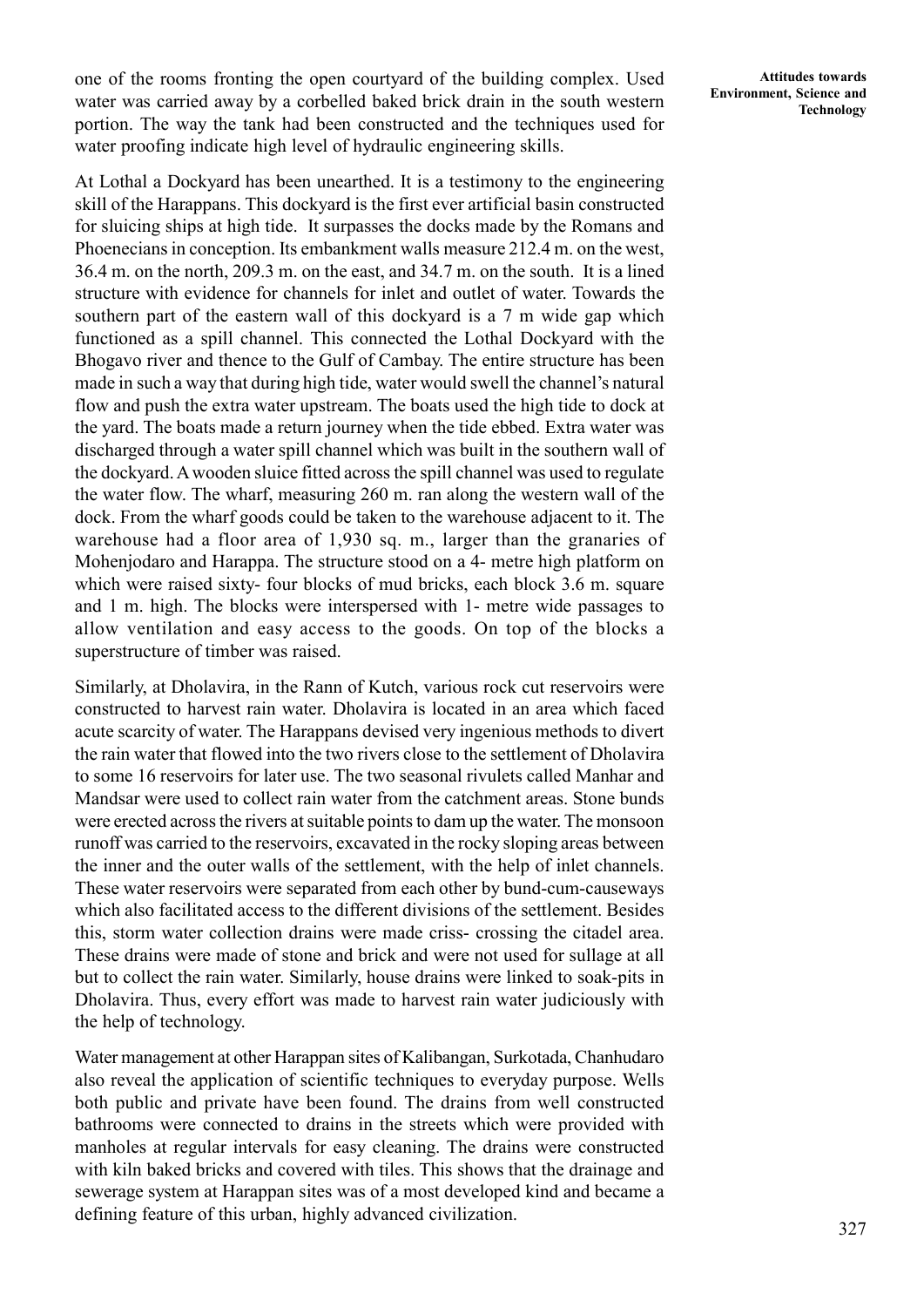#### **India: 6th Century BCE to 200 BCE**

#### *Historical Period*

Various dynasties are known for having constructed irrigation channels, reservoirs, embankments and wells for the purposes of water harvesting. The Mauryan rulers not only dug wells for public use alongside roads but also document the construction of irrigation devices for newly settled villages. Kautilya's *Arthashastra* is known for giving details about irrigation techniques, rainfall regimes and water harvesting methods.

A tank constructed at the site of Sringaverapura near Allahabad of 1st century BCE, is a remarkable example of hydraulic engineering. It is a huge tank more than 250m long. It has been built by damming the river Ganga which, during the monsoon period spills into an adjoining stream (*nullah*) from where 11m wide and 5m deep canal carries water to this tank. But first the water is channelled to a settling chamber where all the silt and debris collects at the bottom and the clean water then fills up the tank. This water is used for ritual and bathing purposes. The tank never goes dry because of underground wells at the base which draw water from ground level. Here mention may be made of another reservoir which was an impressive edifice called the Sudarshana lake. It is dated to 3<sup>rd</sup> century BCE and was located in Girnar area of Gujarat. This was first excavated by a functionary called Pusyagupta during the reign of emperor Chandragupta Maurya. During the reign of Ashoka, supplementary channels were added by Yavanraja Tushaspha. After a span of four centuries, the lake was repaired by the Shaka king, Mahakshatrapa Rudradaman of Ujjain. This has been recorded in the Junagadh Inscription of the Girnar of 150 CE. The lake continued to exist even in later times as attested by an inscription of 455 CE of the reign of Skanda Gupta. The record mentions local city governor Chakrapalit, son of Skanda Gupta's provincial governor, Parnadatta, who repaired the lake when the embankment broke. During this time the lake's embankment at the base was a huge 100 ft thick. The lake finally breached in the  $9<sup>th</sup>$  century CE after which it was not repaired. From the lake, water was lifted by counterpoised 'sweeps' or other devices and fed into smaller channels.

#### **18.5.2 Mathematics**

In the field of science and Mathematics, the ancient people of India acquired a good measure of command. The two subjects which developed as a result of the Vedic people's interest in sacrifices were geometry and astronomy. The altar where the sacrifice was to be performed was to be of prescribed size and shape. That is how the science of geometry originated. The study of astronomy developed out of the need to fix the proper time for sacrifice. The term *ganita*, which means the science of calculation, occurs in the Vedic literature. The *Chandogya Upanisad* mentions among other sciences, the science of numbers. *Ganita* at this time included astronomy, arithmetic and algebra, but not geometry. Geometry then belonged to a different group of sciences known as *kalpa*. In India, in the post Vedic period, bulk of mathematics developed as an adjunct to astronomy. This class of astronomical works are called *Siddhantas*. Just a few centuries before and after the Common Era mathematics developed to adequately express, describe and account for astronomical ideas and phenomena.

In early Jainism, the priests encouraged the development of mathematics. They devoted one of the four branches of *Anuyoga* (religious literature) to the elucidation of *ganitanuyoga* (mathematical principles), *samkhyana* (science of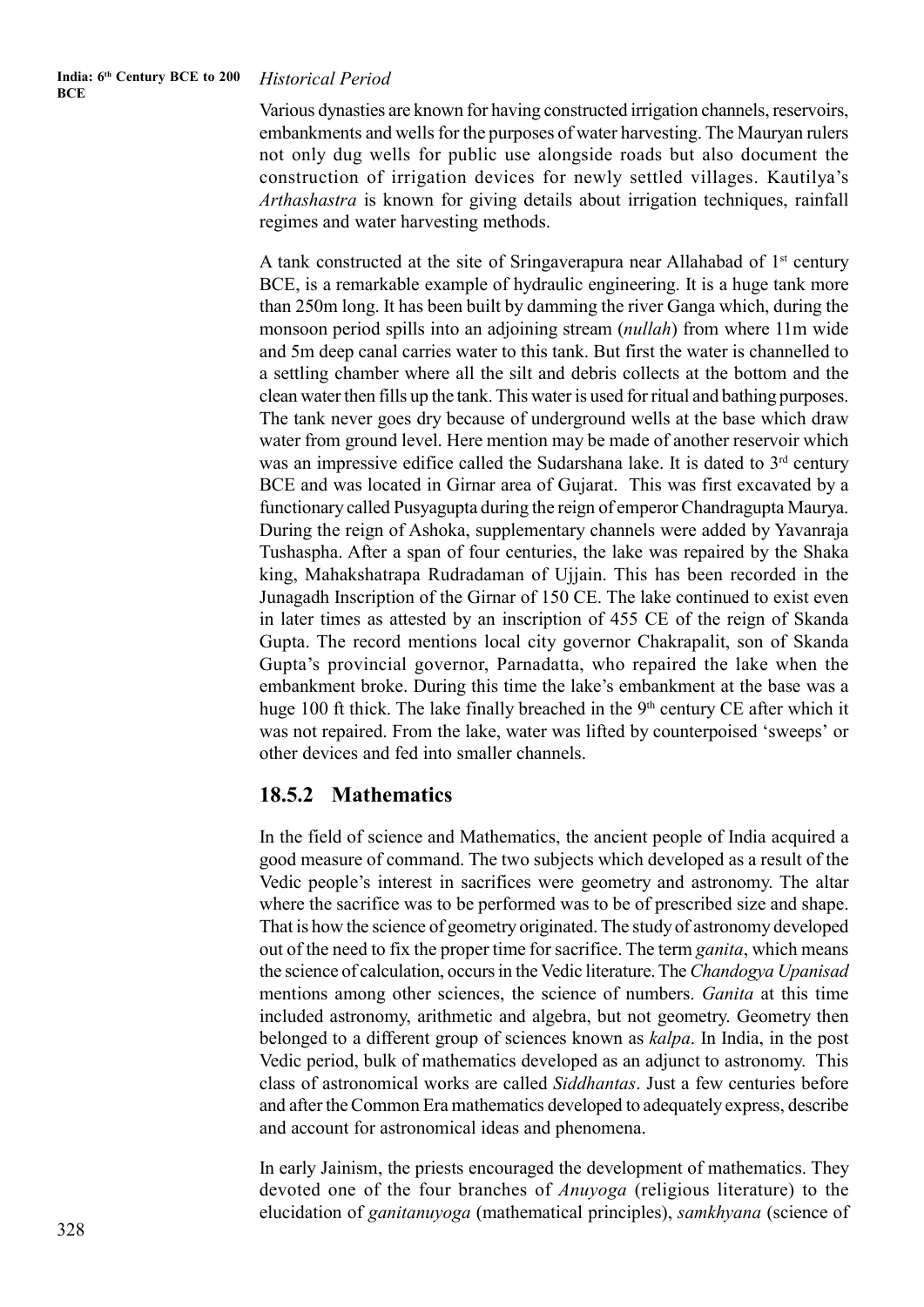calculation) and *jyotisha* (astronomy). A Jaina priest was supposed to have knowledge in all three. The ideas present in the mathematical works of *Ganitasara-sangraha* of Mahavira (850 CE) and *Ganitatilaka* of Sripati (999 CE) may be traced back to a passage in the *Sthananga- sutra* ( 1st century BCE). This passage enumerates: *parikarma* (fundamental operations), *vyavahara* (determination), *rajju* (geometry), *kalasavarna* (fraction), *yavat- tavat* (linear equation), *varga* (quadratic equation), *ghana* (cubic equation), *vargavarga* (biquadratic equation), and *vikalpa* (permutations and combinations). At this time *ganita* included all three branches — arithmetic, algebra, and geometry (Satpathy, B.B., not dated)

In the field of Arithmetic, the system with zero developed in India and then travelled to the other parts of the world. The Hindu term for zero- *Sunya,* meaning –void, passed over into Arabic as *sifr*. There is evidence to corroborate the existence of decimal place value notation with zero. In a Gwalior inscription of the reign of Bhojadeva verses are numbered from 1-26 in decimal figures. Not only this, but a circular symbol for zero also appears in this inscription.

Thus, Indian mathematics was very developed and complex with a variety of ideas from number theory to second-order algebraic equations and the concept of limiting value.

## **18.5.3 Astronomy**

Though astronomy originated in the Vedic period, it's clear development as a separate science occurred in the *Brahmanas*. It came to be called *nakshatra vidya* (science of stars). An astronomer was called *nakshatra*-*daria* (star observer) or *ganaka* (calculator).

According to the *Rigveda*, the universe comprises *prthivi* (earth), *antariksa* (sky, literally meaning the region below the stars), and *div* or *dyaus* (heaven). The universe was deemed as infinite. According to *Shatapatha Brahmana* the earth is described as *parimandala* (globe or spherical). *Rigveda* mentions that the axial rotation and annual revolution are caused by the sun. There is only one Sun which causes day and night, twilight, month, year, seasons. It has seven rays which clearly are the seven colours of the Sun's rays. The *Rigveda* mentions the inclinations of the ecliptic with the equator and the axis of the earth.

The apparent annual course of the Sun is divided into two halves, the *uttarayana* when the Sun goes northwards and the *daksinayana* when it goes southwards. The sun is called by different names at the various parts of the zodiac, and thus has originated the doctrine of twelve *adityas* or suns. The *Rigveda* says that the moon shines by the borrowed light of the Sun.

Thus, although scientific Indian astronomy is dated much later than the time of Ptolemy, its constants and methods were all original. Indian astronomy was both accurate and pragmatic. They created the first sine and cosine tables and early trigonometry. Aryabhata's encyclopaedic work on astronomical calculations to Varahamihira's defining of syllabus for astronomy and clarification of various concepts, the achievements of Indian astronomical texts are astounding. Eclipse and planetary conjunctions: *Mahurats*, *tithis*, calendar, eclipses, and planetary conjunctions were an important part of Indian astronomy and *panchang*-making.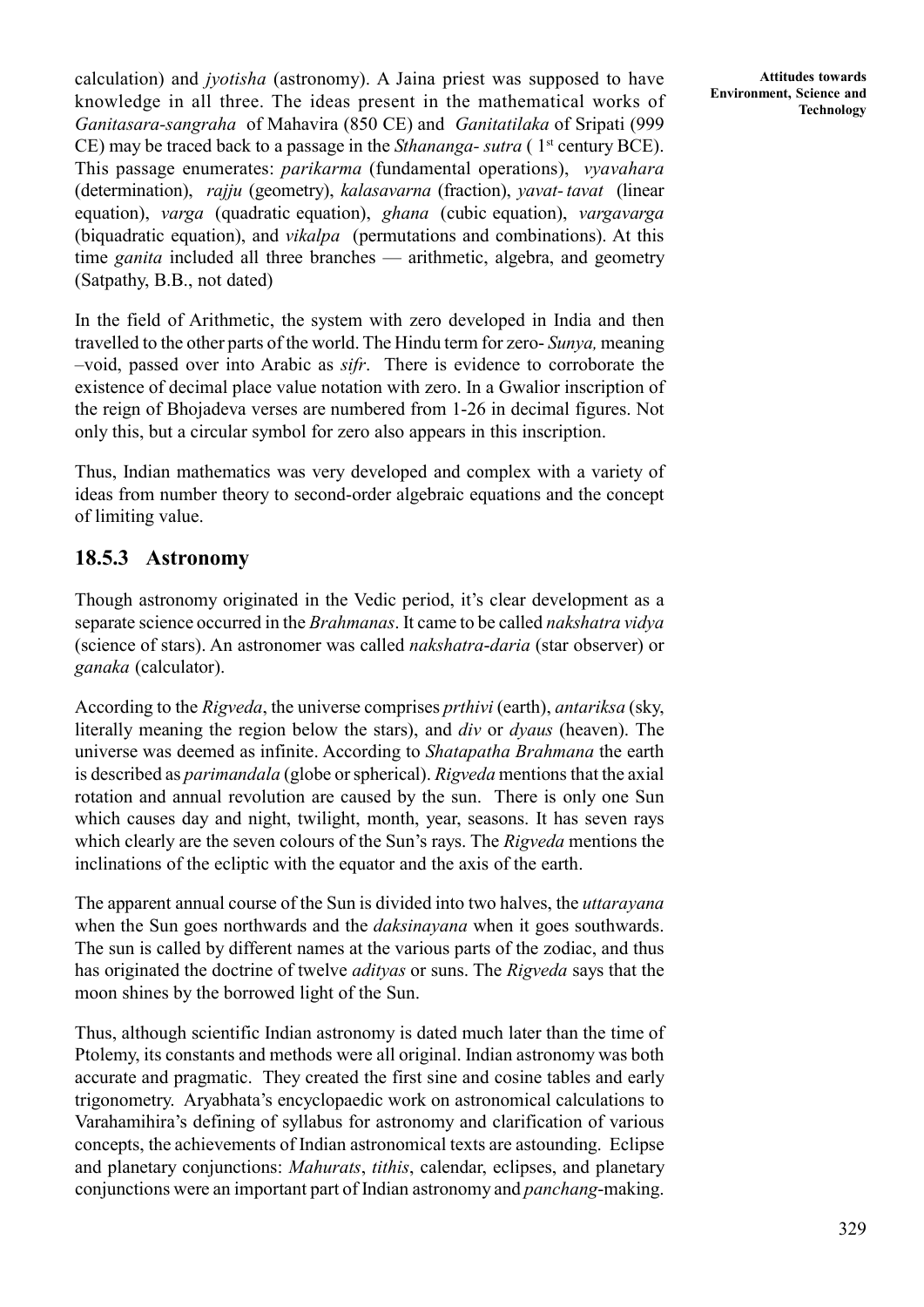#### **India: 6th Century BCE to 200 BCE**

## **18.5.4 Medicine**

*Ayurveda*, the traditional system of Indian medicine deals with both mind and body. This is evident from the word '*Ayurveda*' itself. It is composed of two words — *dyus* and *veda. Dyus* means life and the latter knowledge or science. According to *Caraka Samhita*, *dyus* comprises *sukha* (happiness), *dukha* (sorrow), *hita* (good) and *anhita* (bad). A happy life is one which is free from physical and mental disease, full of vigour, strength and energy. Conversely, an unhappy life is full of sorrow and disease.

*Ayurveda* deals with the mental, physical and spiritual life of an individual in the course of his interaction with the environment. It has two streams — surgery and medicine. Ayurveda contains much that can be dated to the pre-Aryan or Aryan times. Its speculations, philosophy, logic and aetiology of diseases is said to have been borrowed from the Nyaya-Vaisesika and Sankhya philosophical schools. *Ayurveda* enjoys a high place along with the *Vedas*. It is called the *Upanga* of *Atharvaveda* and *Upaveda* associated with *Rigveda*. There is close similarity between the medical portions of the *Atharvaveda* and *Ayurveda*. The *Mahabharata* mentions that *Ayurveda* was composed by Krsnatreya.

The history of *Ayurveda* may be divided into:

- 1) The beginning period (*idevakala*)
- 2) The period of compilation (*rsikala* or *samhitakala*)
- 3) The period of epitomes (*sangrahakala*)
- 4) The period of decline.

The early treatises of *Ayurveda* are lost. It included the *Brahma-samhita* composed of one lakh *Mokas*. These works are all lost. Important among them were the *Brahma-samhita*, *Prajapati-samhita*, *Alvi-samhita*, and *Balabhitsamhita*. During the time period of 500 BCE to 500 CE, various works related to *ayurveda* were compiled by founder writers. The eight parts of *Ayurveda* include *Kayacikitsa* (therapeutics), *Salya-tantra* (major surgery), *Salakya* - *tantra* (minor surgery), *Bhutavidya* (demonology), *Kaumarabhrtya-tantra* (pediatrics), *Agada - tantra* (toxicology), *Rasayana-tantra* (geriatrics), and *Vajikarana - tantra* (virilification).

Ayurveda had deep influence on Greek medicine and its concepts occur in Hippocratic manuals. The medical treatment of eye diseases of elephants referred to by Megasthenes (c. fourth century BCE) is found to have been based on ideas borrowed from the *Hastyayurveda* of Palakapya. Conversely, some ideas associated with Greek medicine might have been incorporated in *Ayurveda*. Ayurvedic texts were translated into Arabic and from Arabic to Persian. The *Susruta Samhita* was translated by an emigrant Indian physician

Some renowned Ayurvedic texts were translated into Arabic and from Arabic into Persian. The Ayurvedic concepts spread to Iran, Central Asia, Tibet, Indo-China, Indonesia, and Cambodia.

Ayurveda encapsulates a novel and holistic approach to health and wellness. It comprises of self discipline, exercise and plant-based medicine approach to health and illness. Its concepts are analytical, rational and practical. It has influenced modern day medicine too, especially in the field of plastic surgery.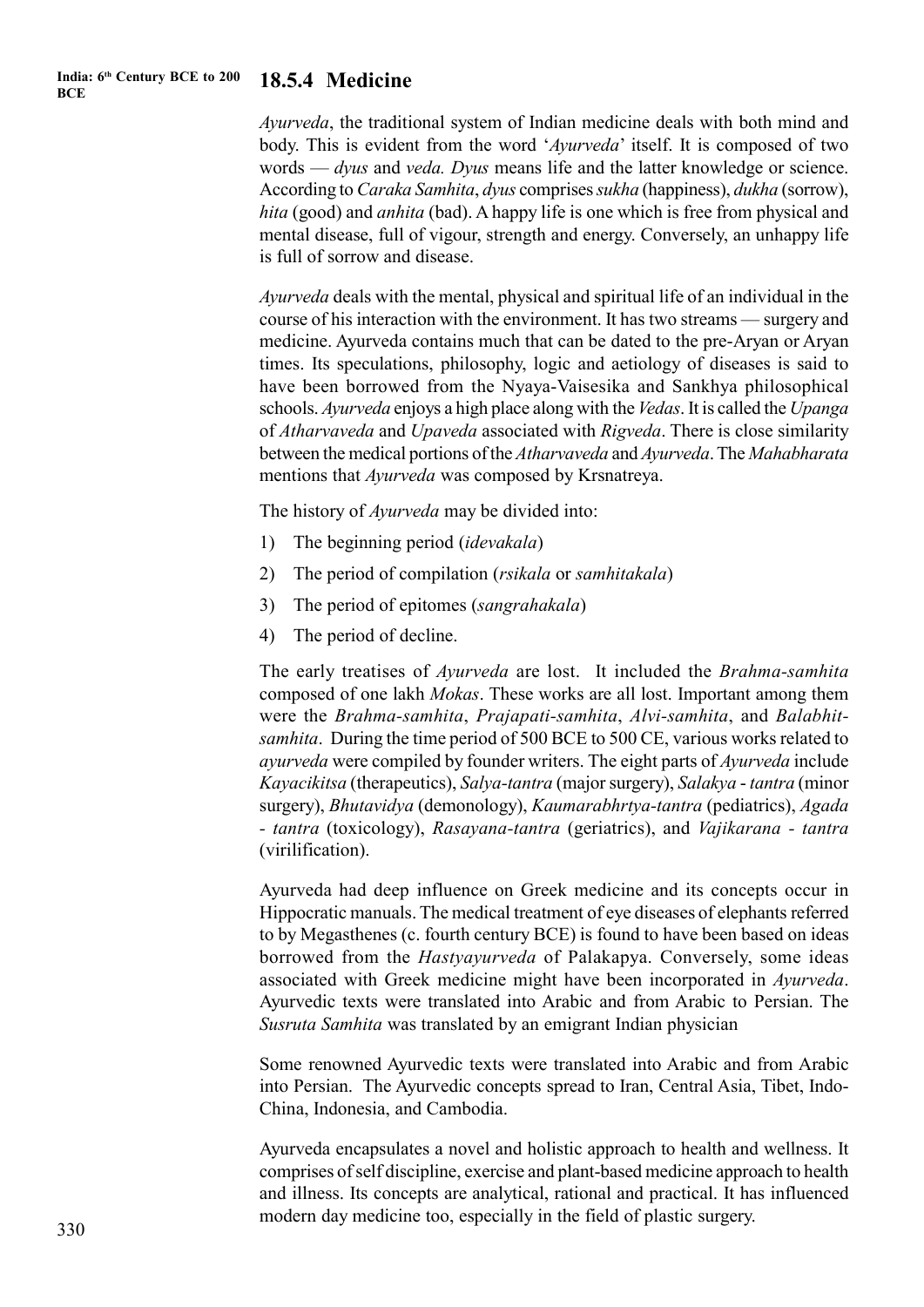## **18.5.5 Architecture**

The earliest civilization of the Indian subcontinent, Harappan civilization, was of a most developed and urban kind. Its cities and towns such as Harappa, Mohenjodaro, Lothal, Kalibangan, Dholavira, Rakhigarhi boast of a detailed layout and well constructed roads and houses. They are witness to the highly developed technical skill of the ancient Indians. In terms of city construction, Mohenjodaro's largest buildings were more than 73m x34m in dimensions. The roads were well made and ran from north to south and east to west and cut each other at right angles in a chessboard pattern. The roads width varied from 10m. to 5.48 m. and some of the roads were paved.

The houses were spacious and well made. They were made of burnt bricks which were uniform in the ratio of 1:2:3 or 1:2:4. Many of the houses had more than one storey and as such they may have acquired the expertise in the principles of load distribution. A typical house consisted of a central courtyard besides a room containing a well, paved bathroom and a number of drains. A sewer pipe was laid below the floor meant to carry dirty water to the drains in the street. In a similar fashion, vertical pipes positioned vertically along the walls were meant to carry sewage from the upper floor. There was also a well-equipped system to draw water from the wells with a pulley.

At Kalibangan copper axes have been found which indicate that beginnings of copper metallurgy as early as 2450 BCE. The drainage system, roads, granaries, houses, weights and measures, seals all show a high degree of skill and mastery over material. The weights found at Mohenjodaro and Lothal are of cut and polished chert material. Finds of graduated scales made of shell at Mohenjodaro, of bronze rod at Harappa, and of ivory at Lothal indicate their knowledge of practical geometry and land surveying. The average distance between the successive divisions of the scales is 6.70 mm., 9.34 mm., and 1.70 mm. respectively. Terracotta plumb-bobs and an instrument made of shell for measuring angles of 45°, 90°, and 180° were also found at Lothal.

In the historial period, construction of religious buildings such as stupas and *caitya grhas* also indicate the technological skill of the Buddhists. Rock cut *caitya* or *vihara*'s design was first planned by a master craftsman or an architect. In choosing a suitable site he had to take into account such factors as the type of rock and whether it was free of faults, the existence of a suitable ledge from where the cave excavation could be started, and the proximity of spring or river water for drinking and bathing. Detailed plans must have been made since it was important to know the exact position and size of stone blocks to be left standing for the construction to proceed.

## **18.5.6 Developments in Metallurgy**

The metallurgical tradition goes back 7000 years in India. India has a rich history of stone-working, agriculture, animal husbandry, pottery, metallurgy, textile manufacture, bead-making, wood-carving, cart- making, boat-making and sailing.

The first evidence of copper comes from the site of Mehrgarh in 6000 BCE in the form of a copper bead. However, this was a form of native copper and was not smelted out of an ore. It was after 1500 years that settlements started experimenting with the smelting of copper which a few centuries later developed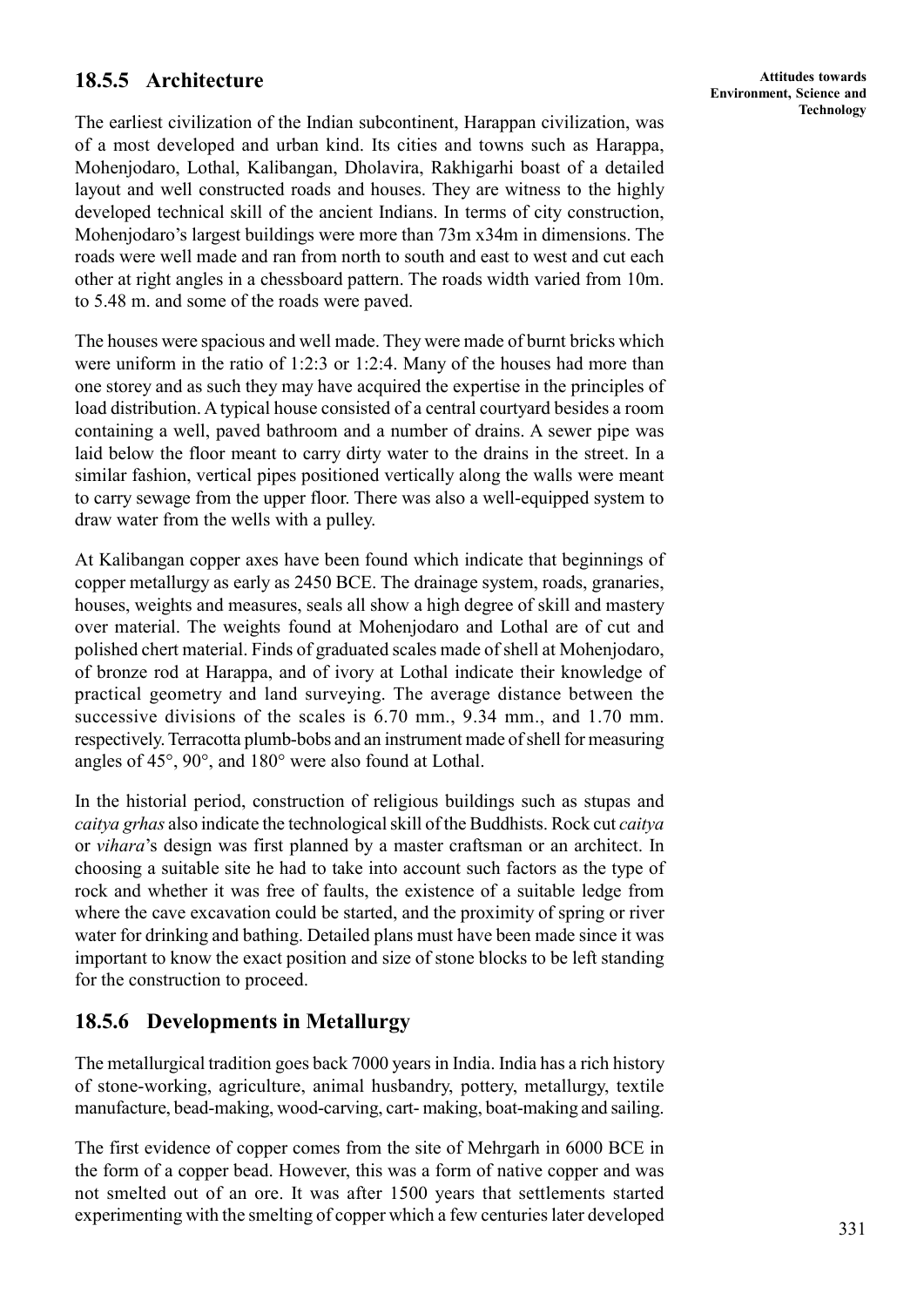**India: 6th Century BCE to 200**

**India:** 6<sup>th</sup> Century BCE to 200 further with the Harappans. The Harappans obtained copper ore from the Aravalli hills, Baluchistan and beyond. They soon discovered that adding tin to copper produced bronze which was harder than copper but easier to cast. They also found that the impurities present in the ore such as nickel, arsenic and lead hardened bronze even more and it could be used to dress stones. Shaping copper or bronze involved techniques of fabrication such as forging, sinking, raising, cold work, annealing, riveting, lapping and joining. The Harappans produced spearheads, arrowheads, axes, chisels, sickles, blades (for knives as well as razors), needles, hooks, and vessels such as jars, pots and pans, besides objects of toiletry such as bronze mirrors; those were slightly oval, with their face raised, and one side was highly polished. The Harappan craftsmen also invented the true saw, with teeth and the adjoining part of the blade set alternatively from side to side, a type of saw unknown elsewhere until Roman times. Besides they have given us the famous 'Dancing girl', and figurines of animals like rams, deer, bulls etc made with the lost wax process.

> Gold and silver ornaments have been found from Harappan site of Mohenjodaro (circa 3000 BCE). Gold was manufactured by panning alluvial sands from placer deposits. The ancient mines (carbon dates from 1<sup>st</sup> millennium BCE) of Maski in Karnataka are the deepest in the world. Herodotus mentions about the golddigging ants from India. This could refer to the activities of marmot, a type of rodent found in Afghanistan, who digs up the river sand which could then have been panned for gold by the inhabitants. Surface tension was used to turn melted gold filings into spheres.

> By the Later Vedic period use of iron was known in north India. Earlier, *Rigveda* mentions *ayas* which referred to copper or bronze. In the subsequent period, mention has been made of *krisnayas, kalayasa* or *syamayas* (dark metal) which clearly meant iron. The development of copper-bronze and iron metallurgy were independent developments in India. Two highly advanced forms of iron were manufactured in India. This indicates that in the field of innovation India was way ahead of other countries. Wootz steel goes back to 300 BCE in south India. It was iron carburized under controlled conditions. It was exported from the Deccan to Syria where it was shaped into Damascus swords which were known for their sharpness and toughness. The Indian steel was called 'the wonder material of the Orient'. According to a Roman historian, Quintius Curtius, Alexander the Great received from Porus of Taxila (in 326 BCE) the gift of two-and-a- half tons of wootz steel. Wootz steel was more prized than gold or jewels. Wootz steel is primarily iron containing a high proportion of carbon (1.0- 1.9%). Thus, the term wootz applies to a high-carbon alloy produced by crucible process.

> India was the first country to master zinc distillation in the world. Zinc has a low boiling point and vaporises while its ore is smelted. Thus, it is the most difficult metal to smelt. It is a silvery white metal which in combination with copper results is the formation of valuable brass of superior quality. There is archaeological evidence for the production of zinc in the Zawar mines of Rajasthan of  $6<sup>th</sup>$  or  $5<sup>th</sup>$  century BCE. Ancient Indians had mastered the art of smelting zinc with the help of a sophisticated downward distillation technique in which vapour was captured and condensed in the lower container.

> Ancient texts contain many references to metallurgical tradition of ancient India. Kautilya's *Arthashastra* refers to a department of mines. The Director of mines was supposed to have an intimate knowledge of different types of metal ores,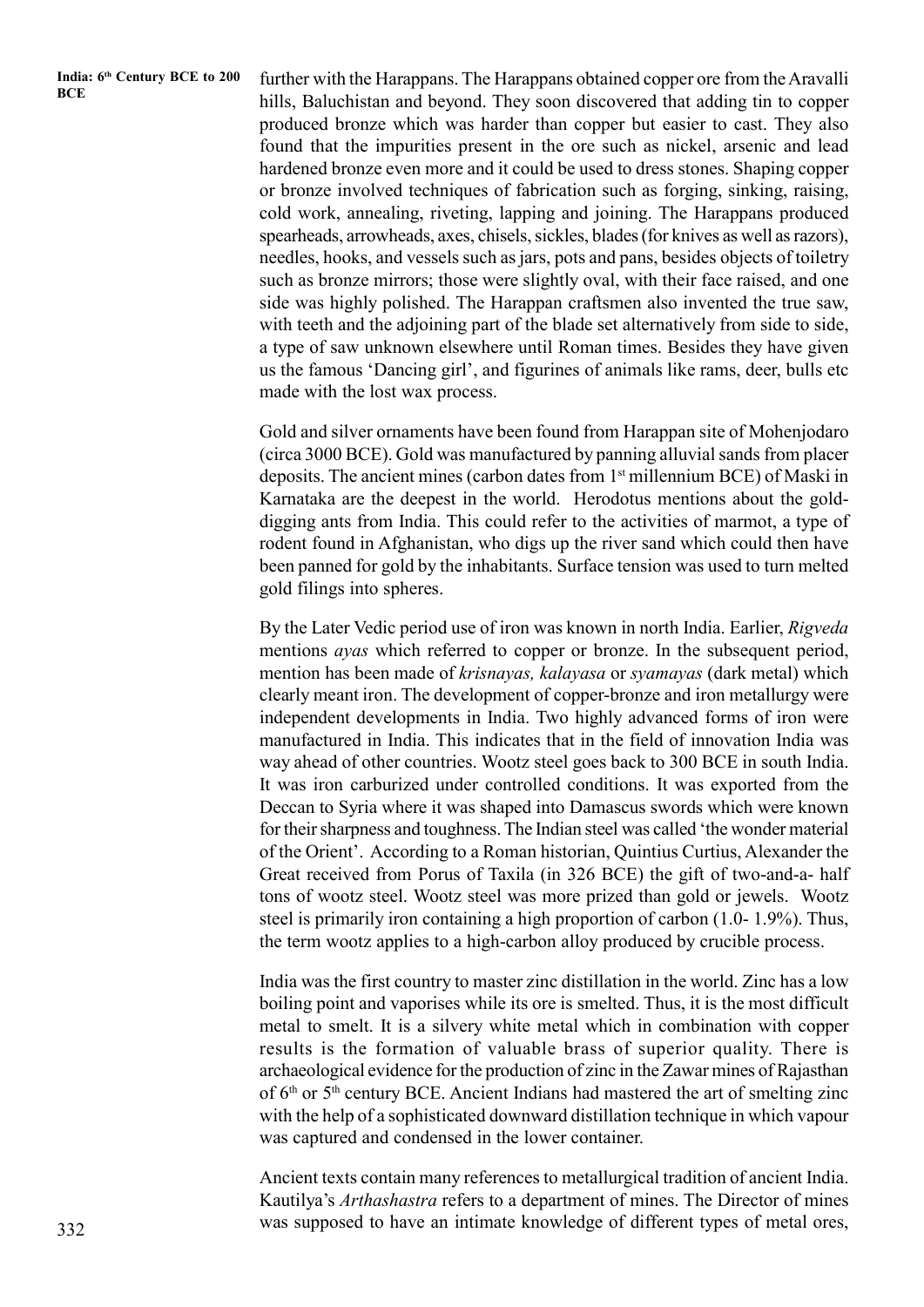ways to test and purify metals, create alloys, familiar with metal veins in earth, art of colouring gems. He should be able to inspect an old mine by the marks of dross, crucibles, coal and ashes, or a new mine with excessive colour and heaviness and with a strong smell and taste.

The above discussion indicates that much before the Industrial Revolution of Europe, India had achieved expertise in the field of smelting various elements, metal technology and the science behind it. It was also ahead in many innovations.

### **Check Your Progress Exercise 2**

- 1) Describe how mathematics was developed in ancient India.
- 2) Indicate *True* or *False:*
	- a) Awareness about the environment in ancient India began in the ( ) 1<sup>st</sup> century CE.
	- b) Indian philosophy outlines environment ethics encouraging () preservation, protection and conservation of nature.
	- c) Ashoka has mentioned in his edicts about non killing of a number ( ) of animals.
	- d) Trees were indiscriminately cut down in ancient India. ( )
	- e) Indians learnt everything about science and technology from ( ) the Greeks.
	- f) In Indian mathematics Pythagorean triplets were borrowed ( ) from the west.
	- g) Indian astronomy was faulty and incorrect. ( )
	- h) *Mahurats, tithis, calendar, eclipses, and planetary conjunctions* () were an important part of Indian astronomy and *panchang*-making.

# **18.6 SUMMARY**

It is evident from the above discussion on environment that ancient Indians were very careful about the preservation of environment and its sustainability. The ancient literature of India which includes the *Vedas, Manusmriti, Ramayana, Mahabharata* and *Puranas* is replete with references which underline the deep significance environment had for humans. Ancient Indian texts like *Arthashastra, Sathapatha Brahamana, Vedas, Manusmrti, Brhat-Samhita*, *Ramayana, Mahabharata, Rajatarangini* reflect the concepts of forest ecology and conservation in a sustainable manner.

In the field of science and technology, the ancient Indians had attained mastery over a number of arts. The Harappans fashioned huge cities like Mohenjodaro, Harappa and laid the foundations of the first urban civilization in the subcontinent. Their houses, drainage system, roads, 'granaries', dockyard, water tank etc are testimony to their engineering skills. The contributions of Aryabhatta, iron and zinc smelters are so profound that they impress many with their ingenuity. Different fields like Mathematics, Astronomy, geography, medicine were flourishing in the past in which ancient Indians have contributed a great deal. In fact, ancient Indians along with the Greeks were the only civilizations that put high premium on science and technology.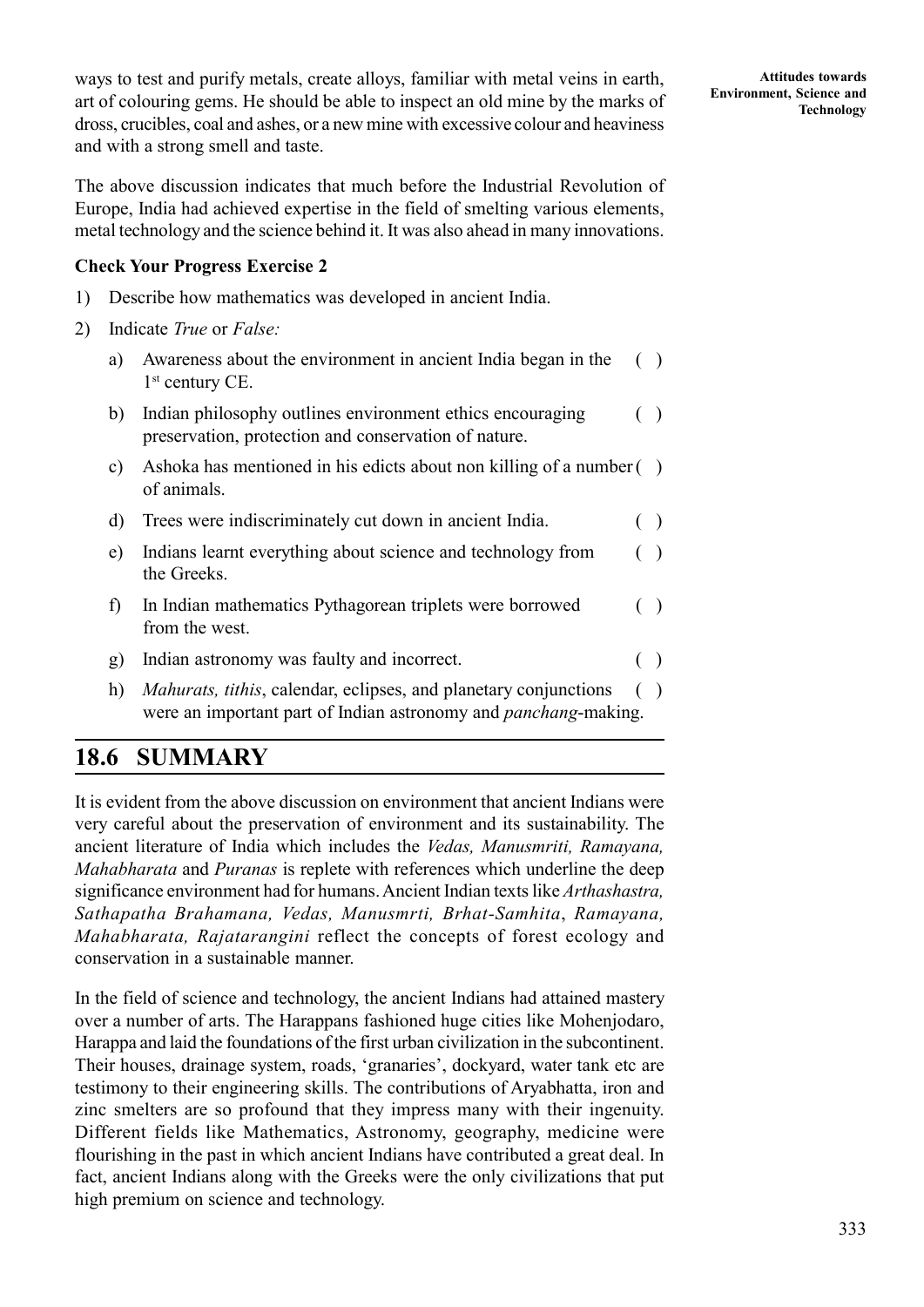## **BCE 18.7 KEY WORDS**

| Ayurveda            | : Literally 'knowledge for longevity'.                                                                                                                      |
|---------------------|-------------------------------------------------------------------------------------------------------------------------------------------------------------|
|                     | <b>Harappan Civilization:</b> Also referred to as Indus Valley Civilization. It<br>flourished in the Indo Gangetic divide and is dated<br>to 2600-1800 BCE. |
| Metallurgy          | : It is the art and science of extracting metals from<br>their ores and modifying the metals for use.                                                       |
| <b>Distillation</b> | : It is a process where a mixture made of two or more<br>components with different boiling points can be<br>separated from each other.                      |

# **18.8 ANSWERS TO CHECK YOUR PROGRESS EXERCISES**

#### **Check Your Progress Exercise 1**

- 1) See Section 18.2 and 18.3 for details
- 2) See Section 18.4

#### **Check Your Progress Exercise 2**

- 1) See Sub-section 18.5.2 for details
- 2) True or False
	- a) False
	- b) True
	- c) True
	- d) False
	- e) False
	- f) False
	- g) False
	- h) True

## **18.9 SUGGESTED READINGS**

Bhattacharya, Sayan (2014.) Forest and Biodiversity Conservation in Ancient Indian Culture: A Review Based on Old Texts and Archaeological Evidences. *International Letters of Social and Humanistic Sciences*, 19, (2014), 35-46.

Narayanan, Vasudha (2001). Water, Wood and Wisdom: Ecological perspectives from the Hindu Traditions. *Daedalus*.Volume 130 (4),179-206.

Nipunage, D.S. and Kulkarni, D.K. (2010). Deo-rahati: An Ancient Concept of Biodiversity Conservation. *Asian Agri-History*. Volume 14(2), 185-196.

Pandey, Archana (2016). Society and Environment in Ancient India (Study of Hydrology). *International Journal of Humanities and Social Science Invention*. Volume 5(2), 26-31. ISSN (online) 2319-7722. www.ijhssi.org/